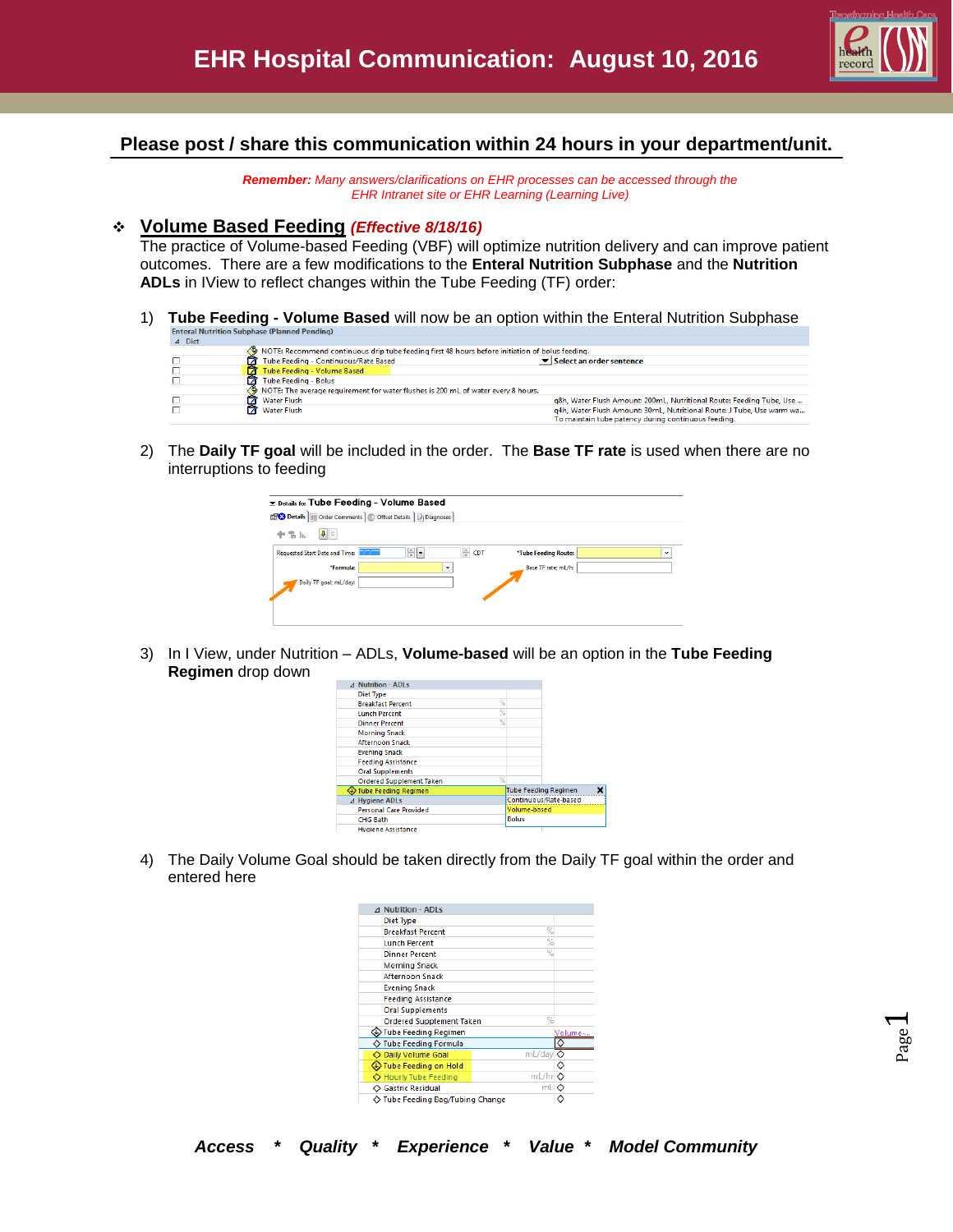

5) If the TF is held, a conditional field called "Reason TF held" will appear to free text the reason (e.g. held for potential vent wean; held for surgery; held for residual of 500mL, etc.)

| ⊿ Nutrition - ADLs               |           |         |                             |  |
|----------------------------------|-----------|---------|-----------------------------|--|
| Diet Type                        |           |         |                             |  |
| <b>Breakfast Percent</b>         | %         |         |                             |  |
| <b>Lunch Percent</b>             | %         |         |                             |  |
| <b>Dinner Percent</b>            | %         |         |                             |  |
| <b>Morning Snack</b>             |           |         |                             |  |
| <b>Afternoon Snack</b>           |           |         |                             |  |
| <b>Evening Snack</b>             |           |         |                             |  |
| <b>Feeding Assistance</b>        |           |         |                             |  |
| <b>Oral Supplements</b>          |           |         |                             |  |
| <b>Ordered Supplement Taken</b>  | %         |         |                             |  |
| <b>Tube Feeding Regimen</b>      |           | Volume- |                             |  |
| ◇ Tube Feeding Formula           |           | ◇       |                             |  |
| <b>Daily Volume Goal</b>         | mL/dav    | ◇       |                             |  |
| ⊕Tube Feeding on Hold            |           |         | <b>Tube Feeding on Hold</b> |  |
| <b>Hourly Tube Feeding</b>       | ml/hrives |         |                             |  |
| <b>Gastric Residual</b>          | mLINo     |         |                             |  |
| ○ Tube Feeding Bag/Tubing Change |           | ◇       |                             |  |

6) The Hourly Tube Feeding will be different than the Base Rate any time the TF is held. A calculation will assist with this change. Access the calculation by clicking on the reference text

|                                  | ◇ Hourly Tube Feeding           |                               | m                          |            |
|----------------------------------|---------------------------------|-------------------------------|----------------------------|------------|
|                                  | ◇ Gastric Residual              | <b>Hourly Tube Feeding</b>    |                            |            |
|                                  | ◇ Tube Feeding Bag              | <b>Conditional Field</b><br>δ |                            |            |
|                                  | ⊿ Hygiene ADLs                  |                               |                            |            |
|                                  | <b>Personal Care Prov</b>       | <b>Reference Text</b><br>A    |                            |            |
|                                  | <b>CHG Bath</b>                 |                               |                            |            |
|                                  |                                 |                               |                            |            |
|                                  |                                 |                               |                            |            |
|                                  |                                 |                               | $\mathcal{H}_{\mathsf{N}}$ |            |
|                                  | <b>Ordered Supplement Taken</b> |                               |                            |            |
| ↔ Tube Feeding Regimen           |                                 |                               |                            | Volume-ba. |
| <b>Tube Feeding Formula</b>      |                                 |                               | ◇                          |            |
| <b>Daily Volume Goal</b>         |                                 |                               | mL/davi O                  |            |
| D Tube Feeding on Hold           |                                 |                               | ◇                          |            |
| A Hourly Tube Feeding            |                                 |                               | $ml/hr$ $\Diamond$         |            |
| <b>Base Rate Feeding</b>         |                                 |                               |                            |            |
| м<br><b>◇ Recovery Rate</b>      |                                 |                               | mL7.98                     |            |
| <b>Hours on Hold</b>             |                                 |                               | hris                       |            |
| <b>Alarm Volume</b>              |                                 |                               |                            | 143.64     |
| <b>Gastric Residual</b>          |                                 |                               | $mL$ $Q$                   |            |
| ◇ Tube Feeding Bag/Tubing Change |                                 |                               | ∣◇                         |            |

*For questions, contact Maureen Nuechterlein mnuechte@columbia-stmarys.org or Dani Wanek Danine.wanek@columbia-stmarys.org*

### **Newborn and NICU Admission PowerPlans Edits** *(Effective 8/11/16)*

- $\circ$  Following best practice and a multidisciplinary review edits will be made in these PowerPlans:
	- Newborn Admission Nursing protocol
	- **Newborn Admission Physician**
	- **NICU Admission**
- $\circ$  The NICU Transition Admission PowerPlan will be retired and removed

*For questions, contact Julie Kreckow, RN, Clinical Informatics*

### **Orders for Surgical Procedures and Order Status** *(Effective 08/11/2016)*

Currently, all surgical procedure orders remain in an active or future-hold status. On August 11, 2016, a system change will be made so these orders will auto complete in the encounter the case was scheduled on. The surgical procedure orders will now go to into a completed status on the orders list.

| Orders                                   |                                                                                                                                       |         |                              |
|------------------------------------------|---------------------------------------------------------------------------------------------------------------------------------------|---------|------------------------------|
|                                          | + Add   a Document Medication by He   Reconciliation -   A Check Interactions   Ea External Rx History -   a Rx Plans (0): In Process |         | Reconcilia<br><b>O</b> Meds? |
| Orders Medication List Document In Plan  |                                                                                                                                       |         |                              |
| View                                     | Displayed: All Active Orders Ltd Inscrive Orders Ltd Orders (All Statuser).                                                           |         |                              |
| Orders for Signature<br><b>Plans</b>     | <b>DP</b> Clevelan Names                                                                                                              | Status. | Plaza Platade                |
| Document In Plan<br>Sunnerhed Plane (f)) | <b>Non Categorized</b><br>Appendectomy                                                                                                | Comple  |                              |

*For questions, contact Mark Kopetsky, [mkopetsk@columbia-stmarys.org,](mailto:mkopetsk@columbia-stmarys.org) 414-326-2228*

 $\boldsymbol{\sim}$ 

*Access \* Quality \* Experience \* Value \* Model Community*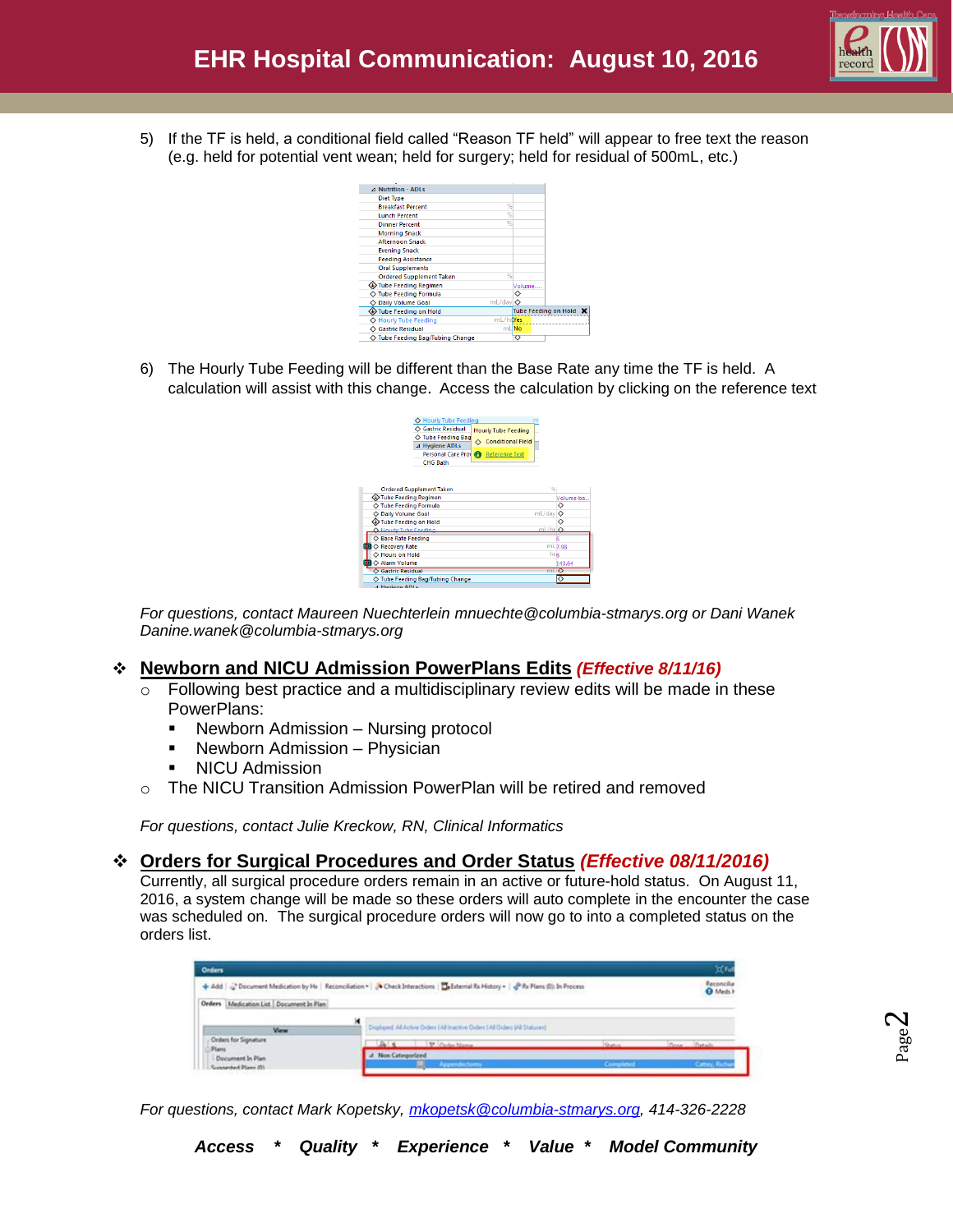

# **tPA Eligibility Criteria Documentation Modifications** *(Effective 8/17/16)*

Based on recommendations from the American Heart/Stroke Association, there have been changes to the tPA eligibility criteria. These changes will potentially result in more patients being eligible to receive IV tPA for treatment of acute ischemic stroke.

- o Highlights of the changes include:
	- o **Removed:** 
		- a. Upper age limit
		- b. Severe CVA (previously a contraindication)
		- c. Mild CVA (previously a contraindication
		- d. Rapidly Improving Stroke Symptoms (Relative contraindication)
		- e. Seizure at onset (Relative contraindication)
		- f. Thrombocytopenia (Platelets <100K still able to be checked)
	- o **Unchanged:** 
		- a. INR parameter (if patient on Coumadin)
		- b. Absolute contraindications
		- c. History of ICH (Includes Brain tumor and aneurysm)
		- d. Contraindication of non-compressible atrial puncture site within past 7 days
		- e. Major surgery in past 14 days

New form will auto calculate if the patient is eligible for tPA. Please encourage providers to consider tPA on these newly eligible stroke patients.

*Any questions, please contact Sue Godersky [sgodersk@columbia-stmarys.org](mailto:sgodersk@columbia-stmarys.org)*

## **Creatinine Orders** *(Effective 8/17/16)*

- There are two Creatinine orders that can be used: Creatinine and Creatinine Stat
- $\circ$  In Flowsheets, currently, Creatinine vs Creatinine Stat results display in separate rows. This is causing issues for pharmacy, as their application can only pull in one Creatinine.
	- When dosing, they are missing results for Creatinine Stat so they could be dosing off of an older result.
	- This is a major patient safety risk.
	- To mitigate the risk, the proposal is to still have two separate orderables as Lab needs two different orders for the instrument to download and run the appropriate test but there would only be one resultable "Creatinine".
	- So if the test is ordered as Creatinine or Creatinine Stat, the result would show in the flowsheet as Creatinine.
	- This will not impact any historical results, those will still show in two different rows.
	- Any results entered prior to this change will still show as Creatinine Stat if it was ordered that way.

| <b>Navigator</b>  | E<br>Show more results           |              |              |
|-------------------|----------------------------------|--------------|--------------|
| Routine Chemistry |                                  |              |              |
|                   | <b>Lab View</b>                  | 08/08/2016   | 08/08/2016   |
|                   |                                  | 10:14 CDT    | 10:13 CDT    |
|                   | <b>Routine Chemistry</b>         |              |              |
|                   | Creatinine                       | $0.80$ mg/dL | $0.90$ mg/dL |
|                   | <b>GFR African American Male</b> | 125          | 109          |
|                   | <b>GFR Other Male</b>            | $*103$       | $*90$        |

- In the example above, the Creatinine was ordered and resulted first with result 0.9 md/dL
- Then, the Creatinine Stat was ordered and resulted second with result 0.8 mg/dL
- Both results display in the flowsheet under Creatinine which will allow Pharmacy to see the 0.8 Creatinine Stat result in their application.

*For questions contact Lisa Saltarikos, Solution Development Senior Analyst, 414-326-2477*